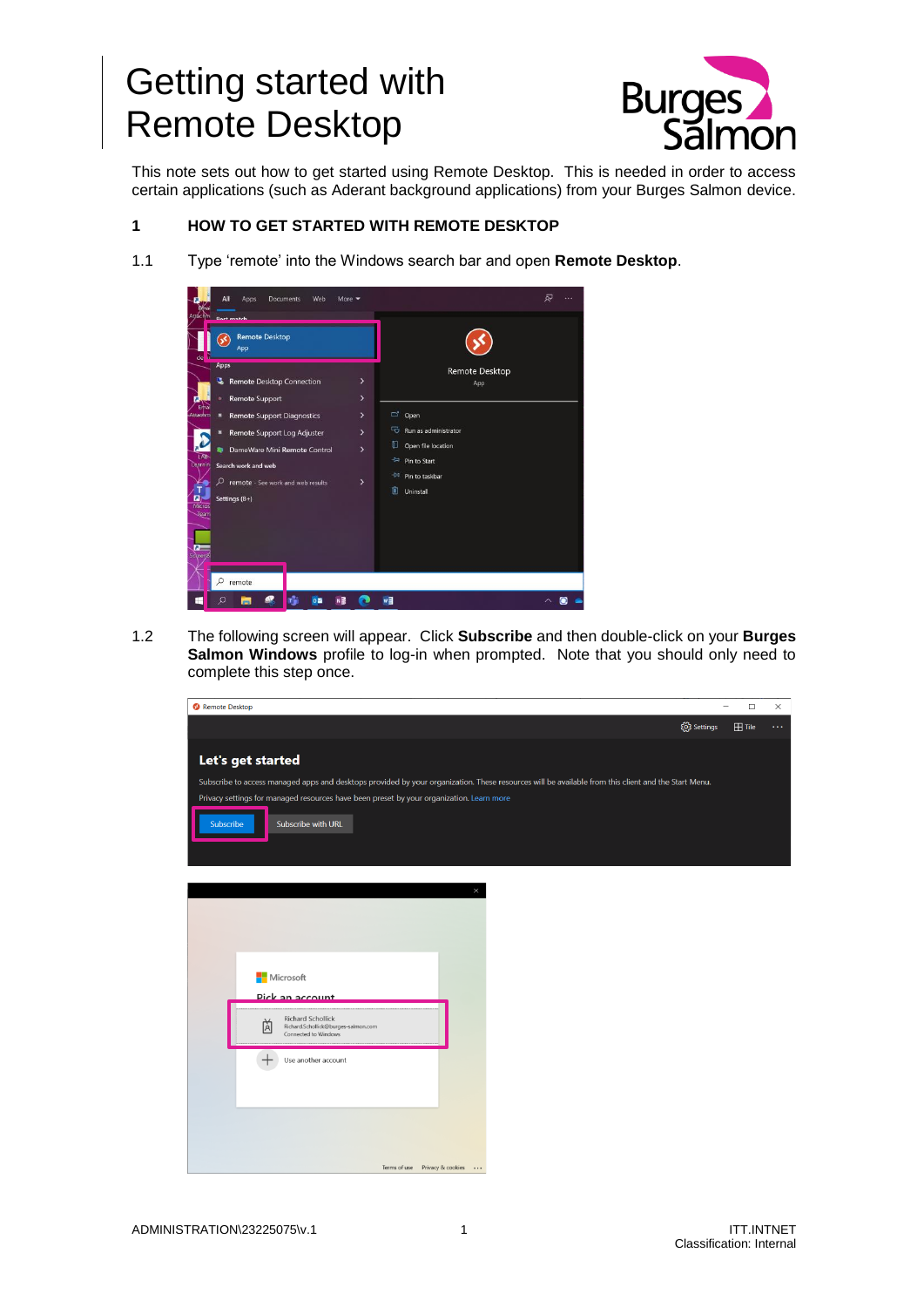1.3 Right-click on the relevant desktop icon, click **Settings** and ensure that your **Display**  Settings match those shown below. Note that you will only have access to the remote desktops that have been assigned to your account (e.g. Burges Salmon Desktop or WVD Finance).



1.4 Once these have been set, double-click on the desktop icon to open it.

| Use default settings            | Off            |
|---------------------------------|----------------|
| <b>Display configuration</b>    | Single Display |
| <b>Start in full screen</b>     | On             |
| Fit session to window           | On             |
| Update the resolution on resize | On             |

1.5 Enter your usual network password when prompted (i.e. the one you use to log into your laptop).



1.6 The remote desktop window will open. You can make this window smaller (if needed) by clicking on the blue bar that appears at the very top of the screen.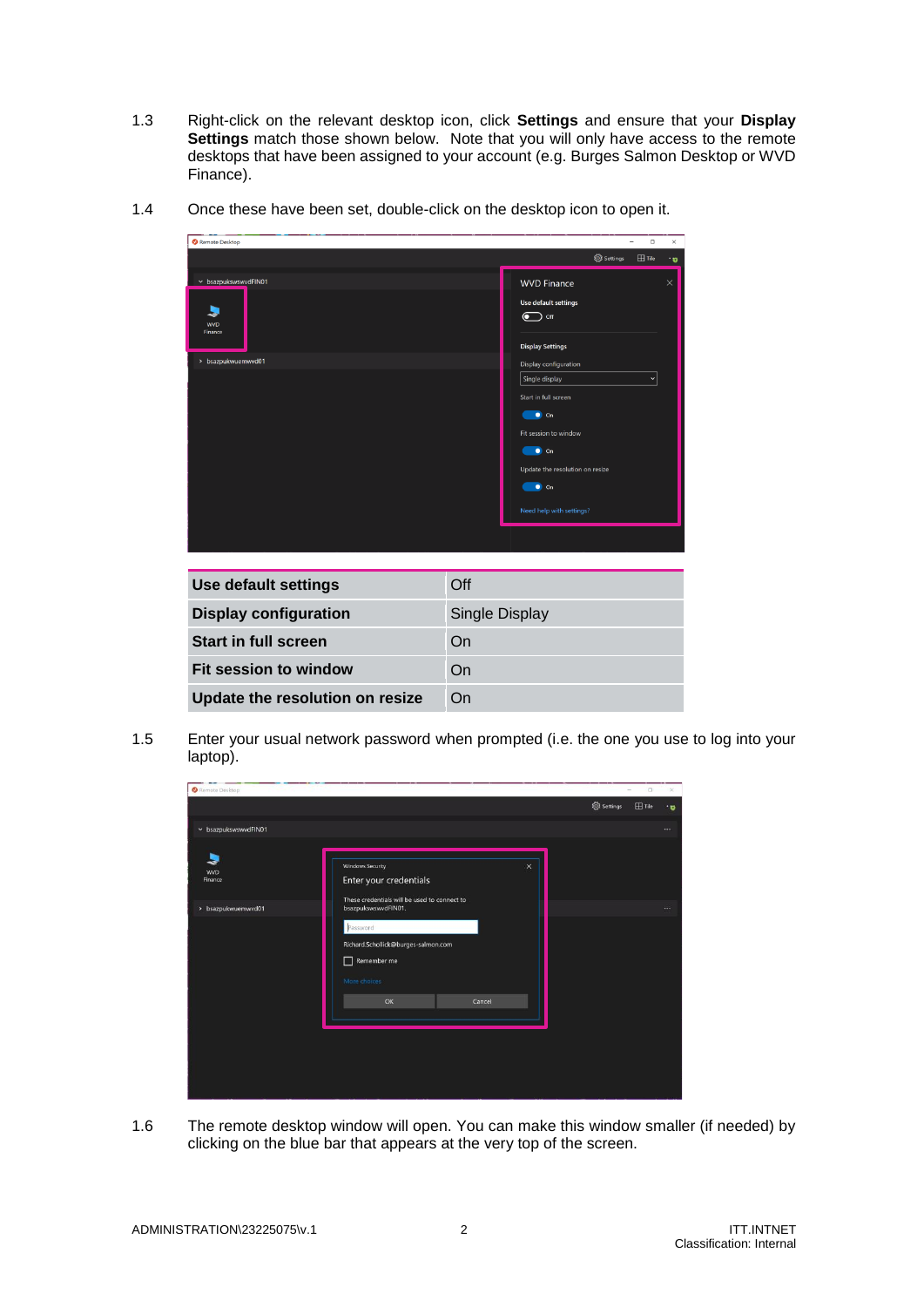## **2 USING IMANAGE DESKSITE**

2.1 iManage DeskSite will open automatically. If this doesn't open or if you happen to close it by mistake, you can reopen it by searching for 'Desksite' in the search bar at the bottom of your screen.



- 2.2 The DeskSite application will open in a separate window.
- 2.3 All folders and features work in the same manner as they do in iManage/FileSite via Outlook. Your recent documents and folders will also carry across into this application.

| 큰<br><b>Since</b><br>Inbox - Richard.St                                                 | 最適自體?:                                                                                     | Document Worklist - burges-salmon-dms.imanagework.co.uk - iManage Work |                                      |             |                                                                                             |                          |           |                         |  |
|-----------------------------------------------------------------------------------------|--------------------------------------------------------------------------------------------|------------------------------------------------------------------------|--------------------------------------|-------------|---------------------------------------------------------------------------------------------|--------------------------|-----------|-------------------------|--|
| <b>Send / Receive</b><br>File<br>Home<br>Fol<br>Reply                                   | File<br>Connections View Search Document Tools Browser                                     |                                                                        |                                      |             |                                                                                             |                          |           |                         |  |
| Reply All<br>Delete<br>New<br>New<br>Forward<br>Email Items<br>Delete<br>Respond<br>New | FR<br>≕<br>Import as<br>Print<br>Import<br>New Version<br>Document List<br>Drint<br>Import | Print<br>Preview                                                       | H<br>Exit                            |             |                                                                                             |                          |           |                         |  |
| iManage E-Mail Management<br>Search for Workspaces (sh Vin                              | <b>X</b> My Favorites                                                                      | Ω                                                                      | Database<br>n                        | Description |                                                                                             | Doc. Nu                  | <b>Ve</b> | Author                  |  |
|                                                                                         | Checked-out Documents                                                                      | ⊡                                                                      |                                      |             |                                                                                             |                          |           |                         |  |
| Drag Vour Favorite Folders Here                                                         | Document Worklist                                                                          |                                                                        |                                      |             | ADMINISTRATI Document (Schollick) AVD guidance<br>ADMINISTRATI Document (Schollick) Digital | 23,225,075<br>23,218,371 |           | 1 RS12<br>1 RS12        |  |
| - Richard.Schollick@burges-sal nd.                                                      | Matter Worklist                                                                            | ø۴                                                                     |                                      |             |                                                                                             |                          |           | 1 RS12                  |  |
| Inbox                                                                                   | Recent Searches                                                                            |                                                                        |                                      |             | ADMINISTRATI Document (Schollick) Digital<br>ADMINISTRATI Specialist BSRD Document          | 23,210,820<br>23,217,870 |           | 1 RS12<br>t             |  |
| Drafts                                                                                  | My Matters                                                                                 | ۵                                                                      | <b>WORK</b>                          |             |                                                                                             | 43.089.690               |           | 1 AR20<br>t             |  |
| Sent Items                                                                              | MorkSite Explorer                                                                          | a<br>ø.                                                                |                                      |             | Document (Ratcliffe) Digital<br>ADMINISTRATI Document (Schollick) 2020 LTC4                 | 23,127,622               |           | 2 RS12<br>$\rightarrow$ |  |
| Deleted Items                                                                           |                                                                                            | ы                                                                      | <b>WORK</b>                          |             | Document (Goldsworthy) iPhone                                                               | 35.675.616               |           | 2 CG10<br>r             |  |
| Archive                                                                                 |                                                                                            |                                                                        |                                      |             | ADMINISTRATI Document (Schollick) Word - How                                                | 22,900,246               |           | 4 RS12                  |  |
| Junk Email                                                                              |                                                                                            | Шb                                                                     | <b>A PLA SIBUCTDATI</b>              |             | December 10 dealbath Pinish                                                                 | 33.340.04E               |           | $n$ ncan                |  |
| Outbox                                                                                  |                                                                                            |                                                                        |                                      |             | Document Profile - Document: 23225075_1.DOCX (Document (Sc                                  |                          |           |                         |  |
| <b>RSS Subscriptions</b>                                                                |                                                                                            | Prof                                                                   | Content                              |             |                                                                                             |                          |           |                         |  |
| Search Folders                                                                          |                                                                                            | Descr                                                                  | Document (Schollick) AVD<br>quidance |             |                                                                                             |                          |           |                         |  |
|                                                                                         |                                                                                            | Doc 23,225.075                                                         |                                      |             |                                                                                             |                          |           |                         |  |
|                                                                                         |                                                                                            | Versi 1                                                                |                                      |             |                                                                                             |                          |           |                         |  |
|                                                                                         |                                                                                            | Appli WORDX                                                            |                                      |             |                                                                                             |                          |           |                         |  |
|                                                                                         |                                                                                            | Doc T D                                                                |                                      |             |                                                                                             |                          |           |                         |  |
|                                                                                         |                                                                                            | <b>ITT</b><br>Unit                                                     |                                      |             |                                                                                             |                          |           |                         |  |
|                                                                                         |                                                                                            | Topic                                                                  | <b>INTNET</b>                        |             |                                                                                             |                          |           |                         |  |
|                                                                                         |                                                                                            | Comme                                                                  |                                      |             |                                                                                             |                          |           |                         |  |
| Ø<br>A.<br><br>▬                                                                        |                                                                                            |                                                                        |                                      |             | I Document Profile Quick View Related Documents Document Versions History Where Used        |                          |           |                         |  |
| Items: 0 Updating this folder. Connected to: Mic                                        | 138 Items<br>Ready                                                                         |                                                                        |                                      |             |                                                                                             |                          |           |                         |  |

2.4 To search for documents or workspaces, click on the **Search** tab followed by the relevant search button.